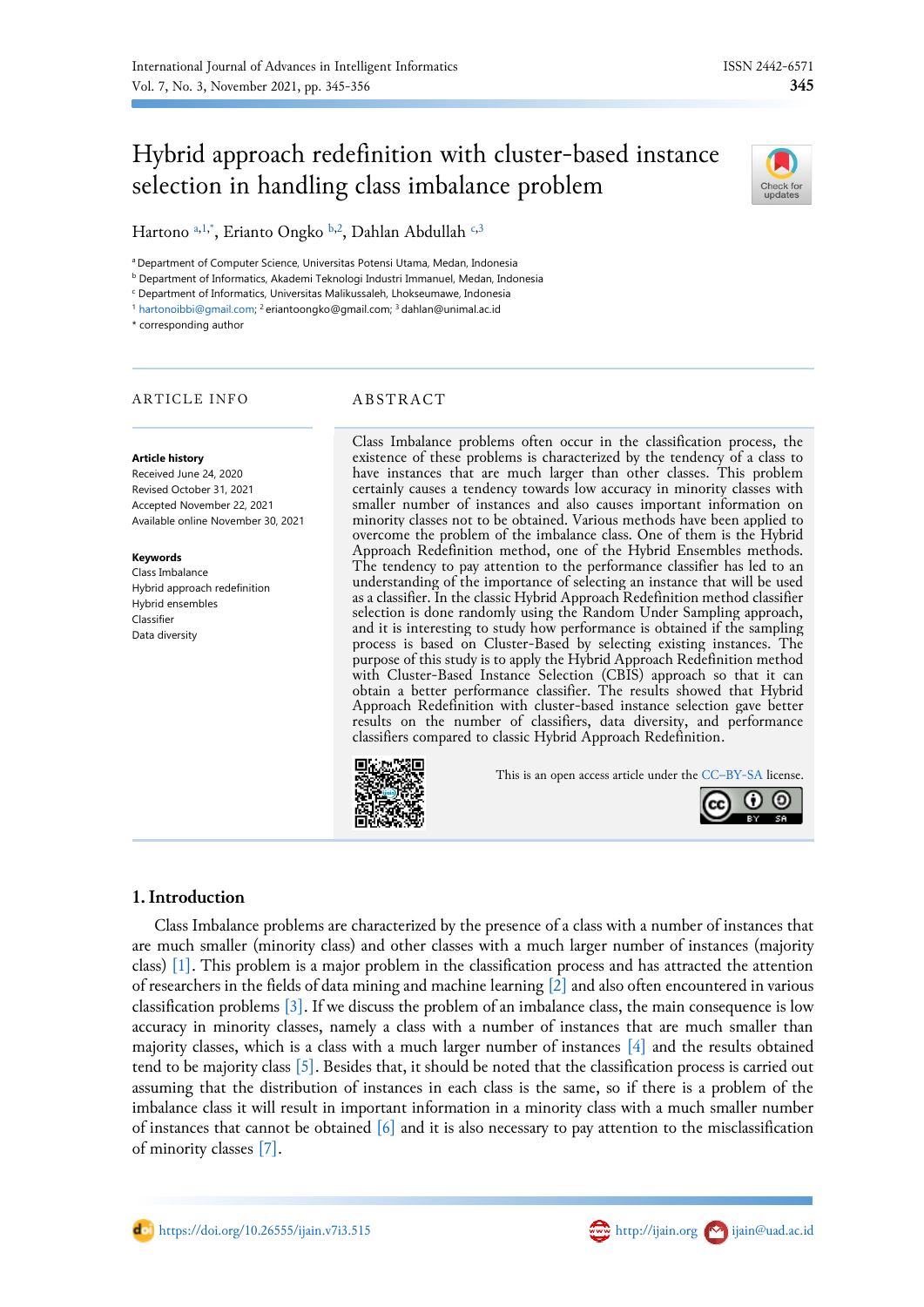Research on class imbalance problems has always been an interesting topic, especially if it is related to the problem of classification and machine learning which is very interesting to the attention of many researchers at this time. One method that draws the attention of researchers in overcoming the problem of this imbalance class is the hybrid approach [\[8\].](#page-10-7) Another approach that is widely used is data-driven and algorithm-driven [\[9\].](#page-10-8) The data-driven and algorithm-driven approach to handling imbalance classes experience the main issue of losing important information and training data overfitting. As for the hybrid ensembles, is training time [\[10\].](#page-10-9) To reduce training time, the hybrid ensembles method in principle adopts the sampling principle, which is combined with boosting  $[11][12]$  $[11][12]$ . However, other aspects need to be considered in handling the imbalance class, which is related to the number of classifiers and data diversity [\[13\].](#page-10-12) Another Hybrid Ensembles method, Hybrid Approach Redefinition, is one of the Hybrid Ensembles approaches based on sampling and boosting [\[14\].](#page-10-13) This method has been tested quite well in handling imbalance classes with a good number of classifiers and data diversity. However, the performance classifier needs to be considered, especially when faced with a dataset with a large number of attributes [\[15\].](#page-11-0)

Sampling method is one of the approaches in handling class imbalance. This process is done by generating a new dataset from a dataset that has an imbalance class where the new dataset has a better distribution balance between majority and minority classes [\[16\].](#page-11-1) In general, the sampling method can be divided into three groups: Under Sampling, Over Sampling, and Hybrid Methods. The Under Sampling method focuses on reducing samples from Majority Class, while the Over Sampling method focuses on adding samples from Minority Class [\[10\].](#page-10-9) In Under Sampling, the instance selection process will get better results compared to ones trained using the original dataset [\[17\].](#page-11-2) In connection with the selection of samples in Under Sampling, it is known that cluster-based sample selection will get better results than random sample selection [\[18\].](#page-11-3) Another problem arises when handling two-class imbalance, with Under Sampling which has a primary focus on the Majority Class, causing the instance selection process to experience constraints because basically the selected instance is designed to distinguish groups of samples in multiclass datasets, it is difficult to apply to samples that only exist in one class, namely majority class [\[19\].](#page-11-4) Cluster-Based Instance Selection (CBIS) approach combines the Under Sampling method with the Instance Selection where the process instance selection will increase the ability of Under Sampling to Majority Class [\[20\].](#page-11-5)

However, if handling imbalance classes only focus on the Majority Class, it will result in poor data diversity. At the same time, handling class imbalance is expected to use a small number of classifiers and obtain good data diversity [\[13\].](#page-10-12) Hybrid Approach Redefinition (HAR) Method offers handling class imbalance by using a small number of classifiers and good data diversity because handling focuses on the majority class and the minority class [\[14\].](#page-10-13) The Cluster-Based Instance Selection method is very interesting to be integrated with the Hybrid Approach Redefinition (HAR) Method. Especially in the process of Different Contribution Sampling using the Biased Support Vector Machine in the Majority Class [\[11\].](#page-10-10) Hybrid Approach Redefinition (HAR) Method with Cluster-Based Instance Selection is expected to obtain a smaller number of classifiers and better data diversity than the Classic Hybrid Approach Redefinition (HAR) Method.

Basically, the classification is based on the selection and placement of existing instances based on a number of existing classifiers [\[21\].](#page-11-6) This situation is the main thing that needs to be considered when dealing with the imbalanced class problem in a dataset with many attributes. Therefore, developing a Cluster-Based Instance Selection (CBIS) approach, which is an Under Sampling method, is stated to help well in the sampling process when there is a dataset with a large number of attributes [\[20\].](#page-11-5) The characteristics of clustering analysis with instance selection will complement each other in the Under Sampling process for majority classes. The performance classifier commonly used in research on the imbalance class is the measurement of Sensitivity, Specificity, F-Measure, and G-Mean [\[22\].](#page-11-7) Based on a number of previous studies, this study will discuss the application of the Hybrid Approach Redefinition method with the Cluster-Based Instance Selection (CBIS) approach in handling imbalance class problems so that a better performance classifier can be obtained, especially when compared to the Hybrid Approach Redefinition classic.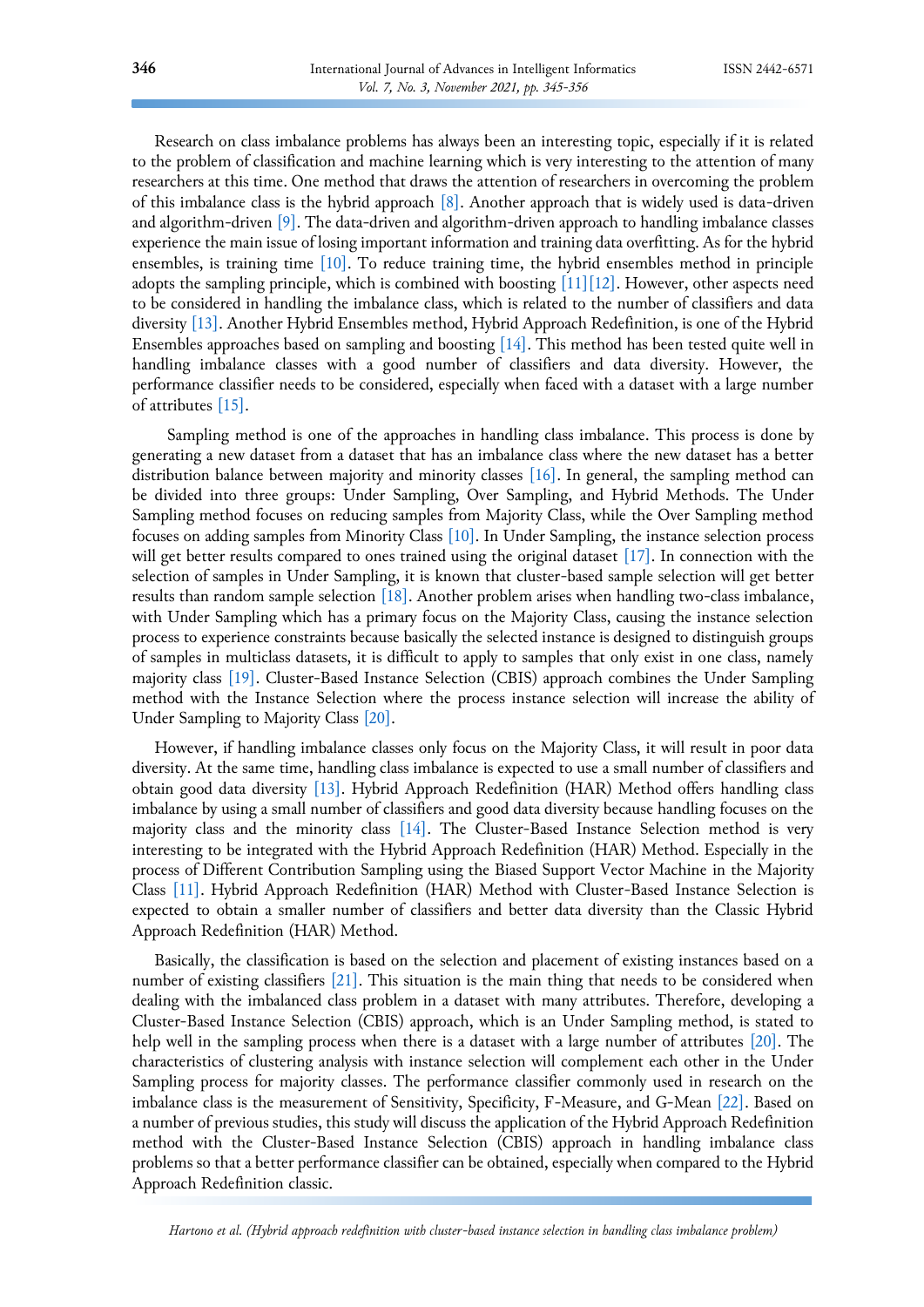The rest of the paper is structured as follows. Section II presents the research method. Section III provides an experimental process using Hybrid Approach Redefinition with Cluster-Based Instance Selection and Hybrid Approach Redefinition Classic. The experimental process and dataset used are presented in Section IV with the results. Finally, Section V concludes the paper and gives recommendations for future works.

# **2. Method**

The study was conducted to test the number of classifiers, data diversity, and performance classifier. Performance classifiers are measured based on sensitivity, specificity, F-Measure, and G-Means. In this study a comparison between Hybrid Approach Redefinition and Cluster-Based Instance Selection (CBIS) will be carried out with classic Hybrid Approach Redefinition. The process will begin with preprocessing stages, processing stages, and evaluation stages. The experimental process in this study will be carried out using datasets sourced from the KEEL Dataset Repository using datasets with many attributes [\[23\].](#page-11-8)

#### **2.1. Preprocessing Stage**

<span id="page-2-0"></span>This preprocessing stage will carry out the process of selecting instances that will be used as classifiers using the Cluster-Based Instance Selection (CBIS) Method and the SMOTEBoost Method. There is a slight difference with Hybrid Approach Redefinition classic, which uses Random Under Sampling and SMOTEBoost methods. The preprocessing stages in the Hybrid Approach Redefinition with CBIS can be seen in [Fig.](#page-2-0) 1.





*Hartono et al. (Hybrid approach redefinition with cluster-based instance selection in handling class imbalance problem)*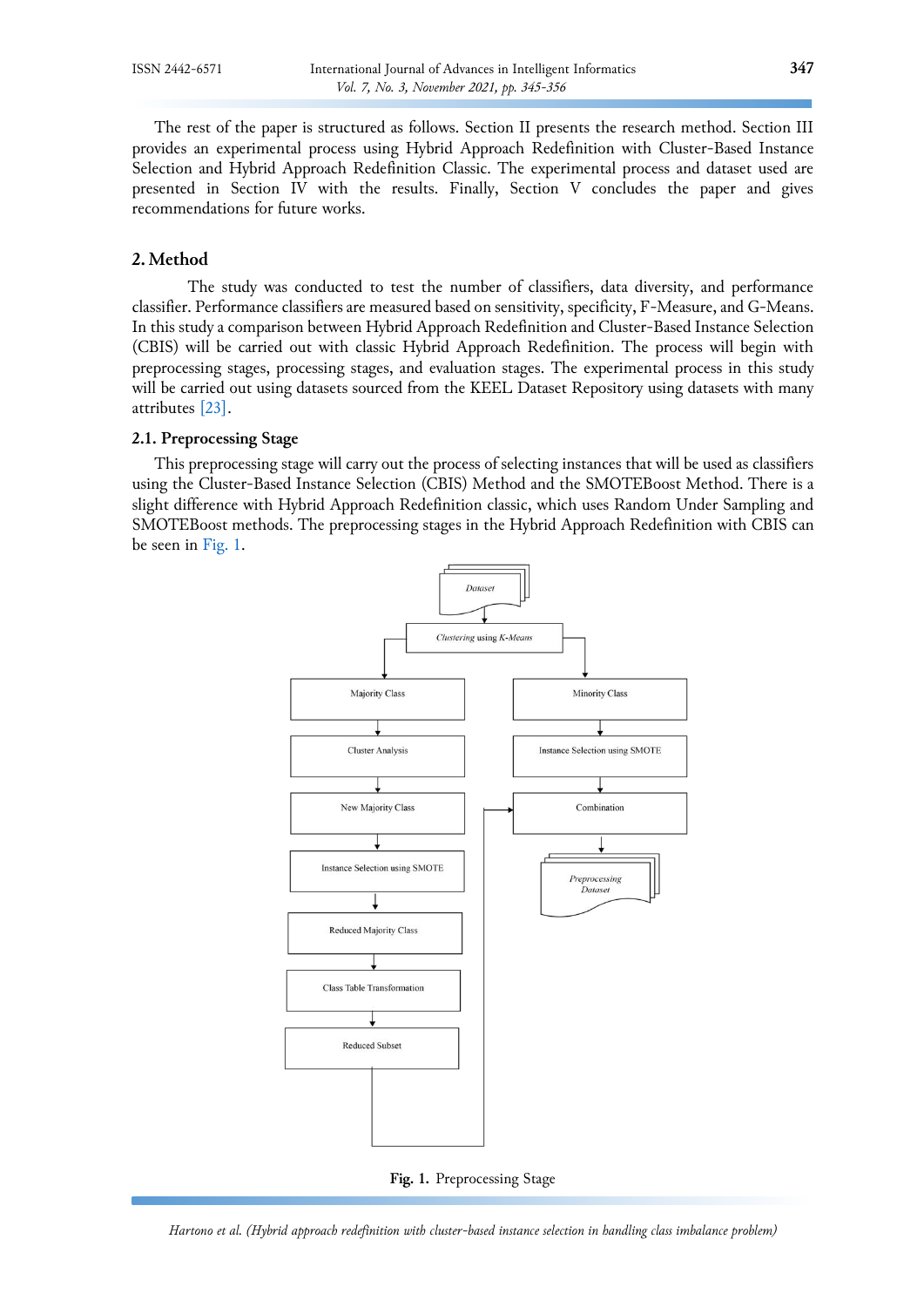In [Fig.](#page-2-0) 1 can be seen that if the clustering results indicate the existence of an imbalance class problem, which is characterized by the existence of certain classes with a large number of instances (majority class) and the presence of classes with a small number of instances (minority class). A clustering analysis and instance selection process will be carried out in most classes. Clustering analysis will be conducted to group instances in majority classes where each instance belongs to a specific cluster, called a subclass of the majority class. Then, every instance that exists will associate with a new class label to generate a new majority class. The next stage will be the process of instance selection using SMOTEBoost, where this process is intended to measure the size of the classifier to produce a reduced majority class. Then the results will be transformed and recombined into a reduced subset of the majority class based on class label information. While the Minority class will undergo a cluster analysis stage for grouping instances that exist in minority classes and then will undergo the process of instance selection, the results will be combined with a reduced subset of the majority class to become a preprocessing dataset.

#### **2.2. Processing Stage**

The processing stage will be carried out using Biased Support Vector Machine. The Biased Support Vector Machine process will produce Support Vector Sets (SV Sets) and Non-Support Vector Sets (NSV Sets) for both majority class and minority class. For NSV Sets in Majority Class under sampling process will be carried out using Cluster-Based Instance Selection, while for SV Sets in Minority Class, instance selection will be processed using SMOTEBoost. The processing stages can be seen in [Fig.](#page-3-0) 2.

<span id="page-3-0"></span>

*Hartono et al. (Hybrid approach redefinition with cluster-based instance selection in handling class imbalance problem)*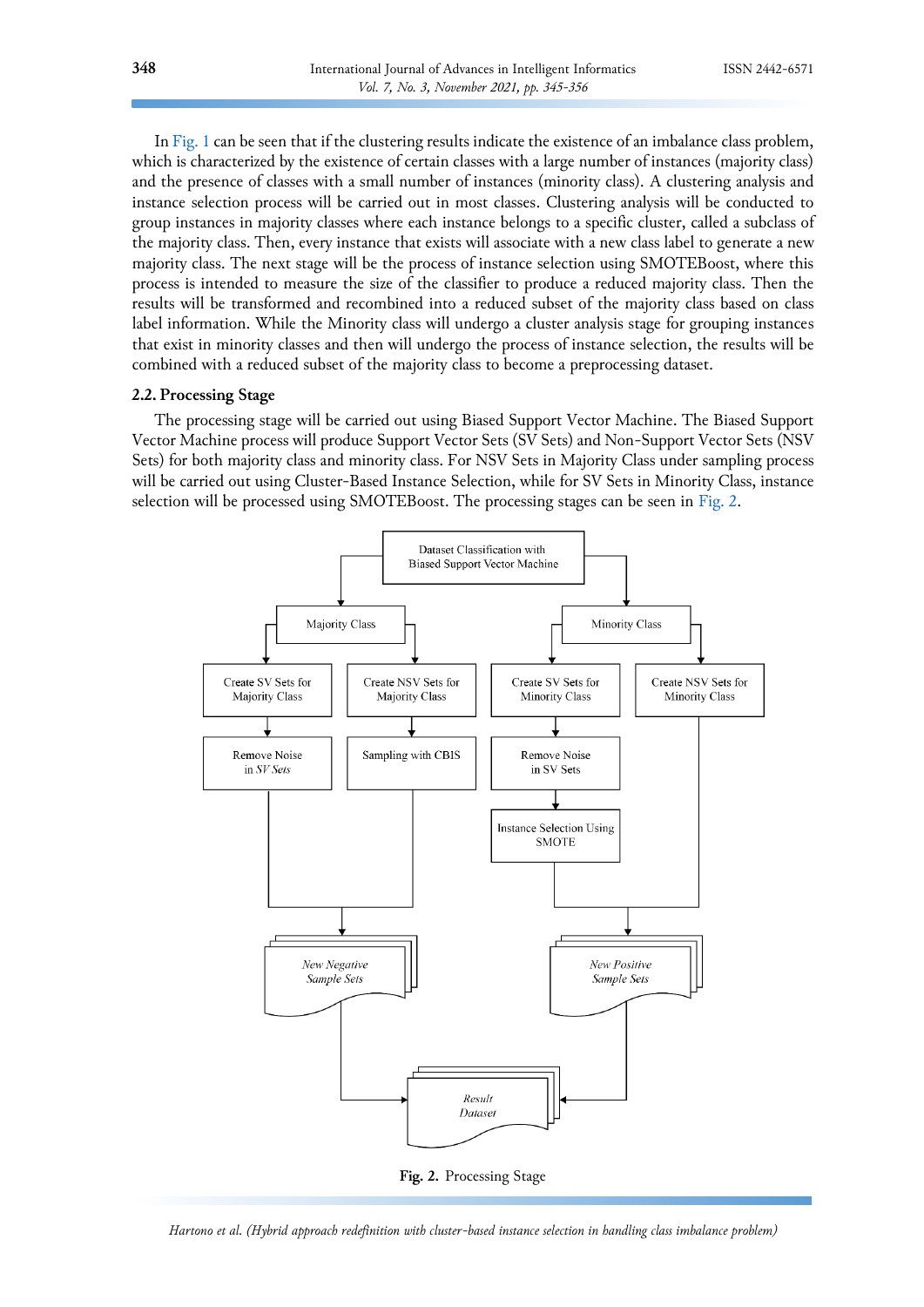Preprocessing datasets originating from preprocessing stages will be classified using Biased Support Vector Machine to SV Sets and NSV Sets for Majority Class and Minority Class [\(Fig.](#page-3-0) 2). In the next process, the noise in the SV Sets Majority Class will be removed and then combined with the NSV Sets Majority Class which has undergone a sampling process using CBIS to become New Negative Sample Sets. In comparison, NSV Sets in the minority class will be combined with SV Sets in the majority class whose number has been removed and has undergone an instance selection process by using SMOTEBoost to become New Positive Sample Sets. The Result dataset will be both New Negative Sample Sets and New Positive Sample Sets.

#### **2.3. Evaluation Stage**

<span id="page-4-0"></span>The evaluation stage is intended to compare the results obtained between Hybrid Approach Redefinition with Cluster-Based Instance Selection (CBIS) and classic Hybrid Approach Redefinition. Evaluation is done by looking at a number of parameters such as the number of classifiers, diversity data, and performance classifiers. The evaluation stages can be seen in [Fig. 3.](#page-4-0)



**Fig. 3.** Evaluation Stage

Based on [Fig.](#page-4-0) 3, it can be seen that the processing dataset will measure the number of classifiers, data diversity, and performance classifier. The results are expected to illustrate the performance of handling the class imbalance between the results obtained by the Hybrid Approach Redefinition with Cluster-Based Instance Selection compared with classic Hybrid Approach Redefinition.

#### **2.4. Under Sampling with Cluster-Based Instance Selection**

The pseudocode of the Under Sampling process with Cluster-Based Instance Selection [\[20\]](#page-11-5) shows as in [Fig. 4.](#page-5-0) If there are problems with imbalance class, based on the CBIS method, cluster analysis and division will be carried out into several clusters in the majority class. Where will be given a specific class

*Hartono et al. (Hybrid approach redefinition with cluster-based instance selection in handling class imbalance problem)*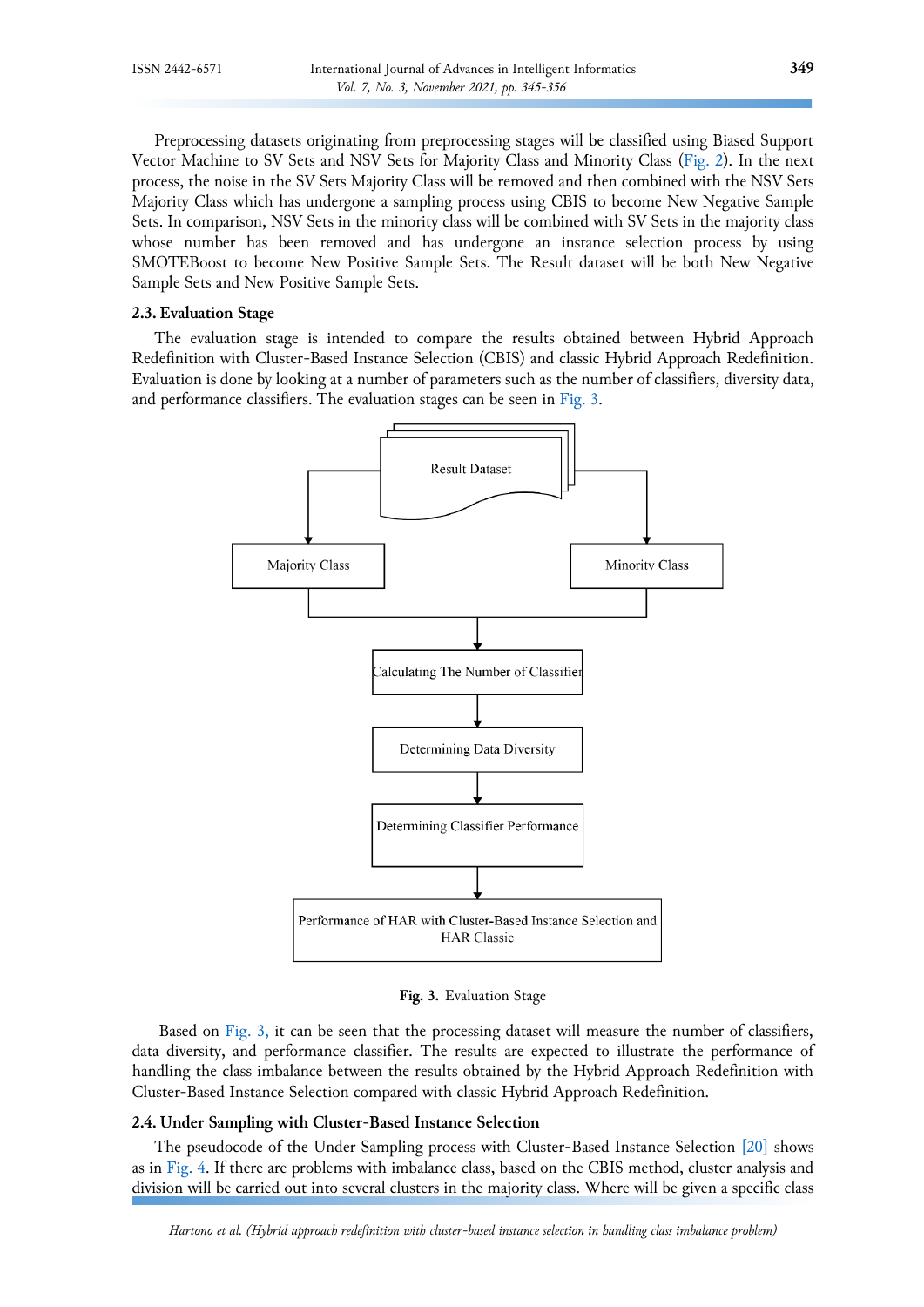label such as a class ID for each cluster that exists. Then the next step is to determine the instance of the majority class into the existing cluster. Then after that, an instance selection process will be carried out using the SMOTEBoost method. The process of this instance selection will produce an instance that has the best closeness with the majority class. After going through the process, a reduced subset that will undergo a noisy removal process produces S\_Nonnoisy, an instance selected as majority class.

<span id="page-5-0"></span>1: Let  $S = Majority Class$ 2: Delete  $ncol(S)$  as the class label of S 3: Execute S to obtain the clusering list named AP 4: Allocate each record of S to Size (AP)Clusters 5:  $For (i = 1; i \leq size (AP); i++)$ 6: { 7: For  $(j = 1; j \leq size (AP[i]); j + +)$ 8: { 9:  $Value = AP[i][j]$ 10:  $S[Value, ncol(S)] = i$ 11: } 12: } 13: Performance Instance Selection Over S to Produce Suvsets SNoisyand SNonNoisy 14: Replace ncol(S) of all records in  $S_{nonnoisy}$  with the Majority Class 15: Let  $RR = nrow(S_{Noisy})/nrow(S)$ 16: Return  $S_{Noisy}$ and RR

**Fig. 4.**The pseudocode of the Under Sampling process with Cluster-Based Instance Selection

#### **2.5. Hybrid Approach Redefinition with Cluster-Based Instance Selection**

In the pseudocode of the Hybrid Approach Redefinition with Cluster-Based Instance Selection  $[20][24][25]$  $[20][24][25]$  $[20][24][25]$  can be seen if the classification results indicate a class imbalance problem [\(Fig. 5\)](#page-6-0). The preprocessing stage begins with CBIS, which performs cluster analysis. At this stage, most classes will be divided into a number of specific clusters. Each existing instance is inserted into a particular clusterspecific so that each instance will be associated with a particular label class.

The formation of the New Majority Class will be based on the existing class label information. The next step is to process an instance selection using SMOTE, which will be done based on the generation of random numbers to move a number of instances from the majority class to the minority class. This is based on the level of closeness of the existing instance to the minority class. After this process is done, the results will be combined with the existing minority class to form a preprocessing dataset denoted by D '.

The next process will go into the processing stage, which will involve the Biased Support Vector Machine method, which will group both majority and minority classes into 2 (two) groups: SV Sets and NSV Sets. First, noise cleaning will be done on the SV Sets Majority Class and NSV Minority Class Sets. The next step is NSV Sets for majority classes to undergo a CBIS sampling process, which is then followed by the process of instance selection on the NSV Minority Class by using SMOTEBoost. This process will produce a New Majority Class and New Minority Class, which will then be combined to form the Result dataset.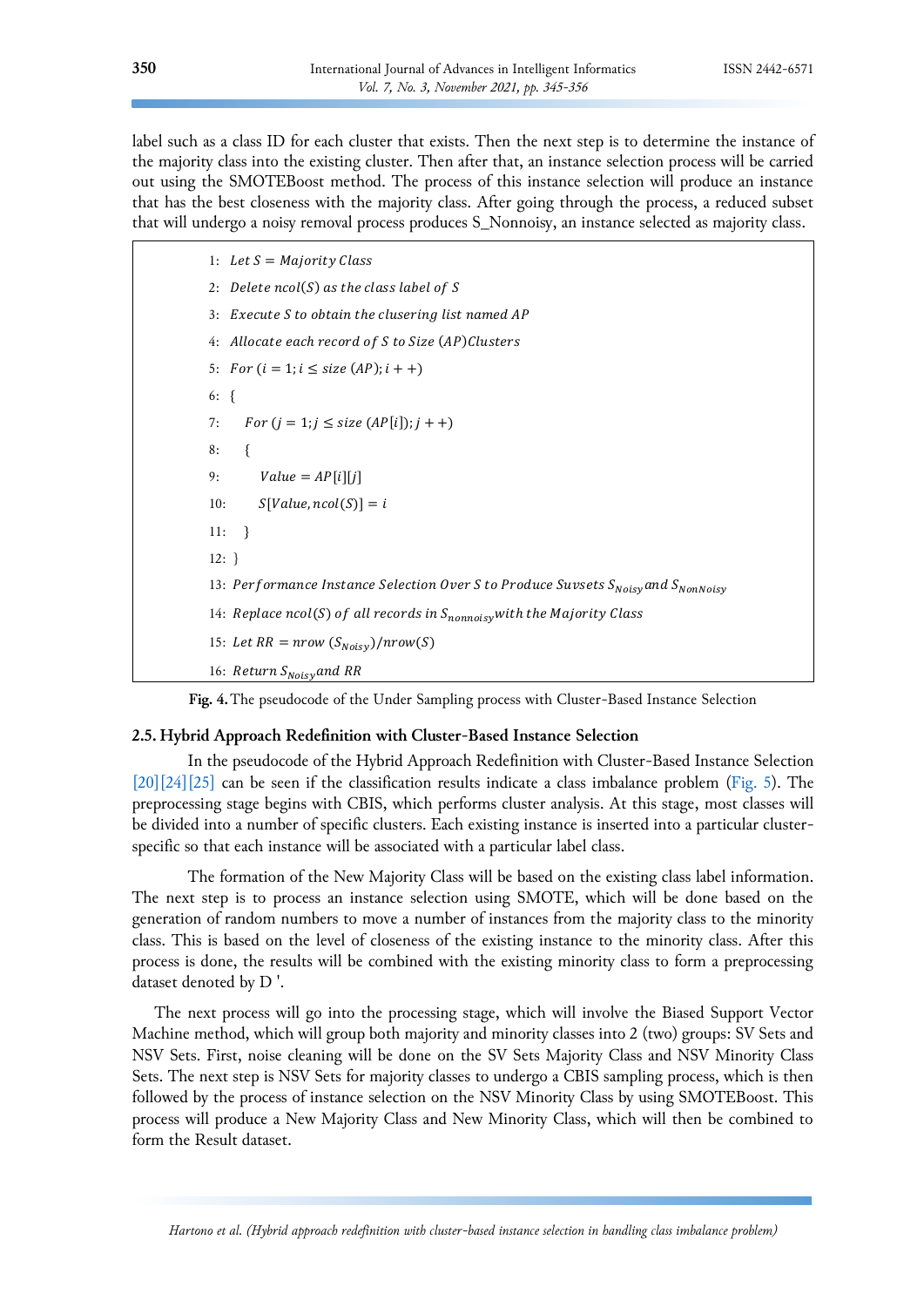<span id="page-6-0"></span>

| 1: Input: Total Size totalSize, Number of Majority $S_N$ , Number of Minority $S_P$       |  |
|-------------------------------------------------------------------------------------------|--|
| 2: totalSize $\leftarrow$ $ S $                                                           |  |
| 3: $S_N = \{(x_i, y_i) \in S   y_i = -1\}$                                                |  |
| 4: $S_p = \{(x_i, y_i) \in S   y_i = +1 \}$                                               |  |
| 5: majoritySize $\leftarrow  S_N $                                                        |  |
| 6: minoritySize $\leftarrow  S_{P} $                                                      |  |
| 7: Preprocessing Stage:                                                                   |  |
| 8: Execute $S_N$ to obtain the clusering list named AP                                    |  |
| 9: Allocate each record of $S_N$ to Size (AP)Clusters                                     |  |
| 10: For $(i = 1; i \leq size (AP); i + +)$                                                |  |
|                                                                                           |  |
| $11:$ {                                                                                   |  |
| <i>For</i> $(j = 1; j \leq size (AP[i]); j++)$<br>12:                                     |  |
| 13:<br>ł                                                                                  |  |
| 14:<br>$Value = AP[i][j]$                                                                 |  |
| $S[Value, ncol(S)] = i$<br>15:                                                            |  |
| 16:<br>-}                                                                                 |  |
| $17:$ }                                                                                   |  |
| 18: $k =$ Number of Nearest Neighbors                                                     |  |
| 19: numattrs $=$ number of attributes                                                     |  |
| 20: Sample[ ][ ]: Minority Class Sample                                                   |  |
| 21: DMajority $_{Reduced}$ = Array of Majority                                            |  |
| 22: DMinority = $Array of$ Minority                                                       |  |
| 23: For $(i = 1; i \leq majoritySize; i++)$                                               |  |
| 24: {                                                                                     |  |
| 25:<br>Compute k nearest neighbors                                                        |  |
| 26:<br>Populate (N, i, nnarray)                                                           |  |
| $27:$ }                                                                                   |  |
| 28: While $N \neq 0$ do                                                                   |  |
| $29: \{$                                                                                  |  |
| 30:<br>for $(i = 1; i \leq$ numattrs; $i + +$ )                                           |  |
| 31:<br>₹                                                                                  |  |
| $diff[i] = sample[nnarray[i][attr] - sample[i][attr]$<br>32:                              |  |
| 33:<br>}                                                                                  |  |
| $34: \}$                                                                                  |  |
| 35: For $(i = 1; i \le$ majority Size; $i + +$ )                                          |  |
| $36: \{$                                                                                  |  |
| Sort sample[i][attr]according to $diff[i]$<br>37:                                         |  |
| $38:$ }                                                                                   |  |
|                                                                                           |  |
| 39: majoritySize $_{reduced}$ = random number 1 to majoritySize                           |  |
| 40: For $(i = 1; i \leq \text{majoritySize } ; i++)$                                      |  |
| $41:$ {                                                                                   |  |
| 42:<br>if $i \le$ majoritySize <sub>reduced</sub>                                         |  |
| $DMajority_{Reduced}[i][attr] = sample[i][attr]$<br>43:                                   |  |
| 44:<br>else                                                                               |  |
| 45:<br>$DMinority[i][attr] = sample[i][attr]$                                             |  |
| 46: Combine DMajority <sub>Reduced</sub> with $D_{\text{Minority}}$ become D'             |  |
| 47: Processing Stage:                                                                     |  |
| 48: $T = number of Iteration$                                                             |  |
| 49: $for(i = 1; i \leq T; i++)$                                                           |  |
| $50: \{$                                                                                  |  |
| 51:<br>Classifying $D'$ using $B-SVM$                                                     |  |
| Identifying Majority Class<br>52:                                                         |  |
| Identifying Minority Class<br>53:                                                         |  |
| 54:<br>While (!endOfMajorityClass) do                                                     |  |
| 55:<br>$\{$                                                                               |  |
| NewSVSets $\leftarrow$ Deleting Noise of SVSets<br>56:                                    |  |
| $NewNSVSets \leftarrow Sampling NSVSets$ using CBIS<br>57:                                |  |
| 58:<br>$\mathbf{r}$                                                                       |  |
| 59:<br>While (!endOfMinorityClass) do                                                     |  |
| 60:<br>₹                                                                                  |  |
| NewSVSets $\leftarrow$ Deleting Noise of SVSets and Instance Selection using SMOTE<br>61: |  |
| 62:<br>ł                                                                                  |  |
| $63: \}$                                                                                  |  |
| 64: Result Dataset                                                                        |  |
|                                                                                           |  |
|                                                                                           |  |

**Fig. 5.** Pseudocode of the Hybrid Approach Redefinition with Cluster-Based Instance Selection

*Hartono et al. (Hybrid approach redefinition with cluster-based instance selection in handling class imbalance problem)*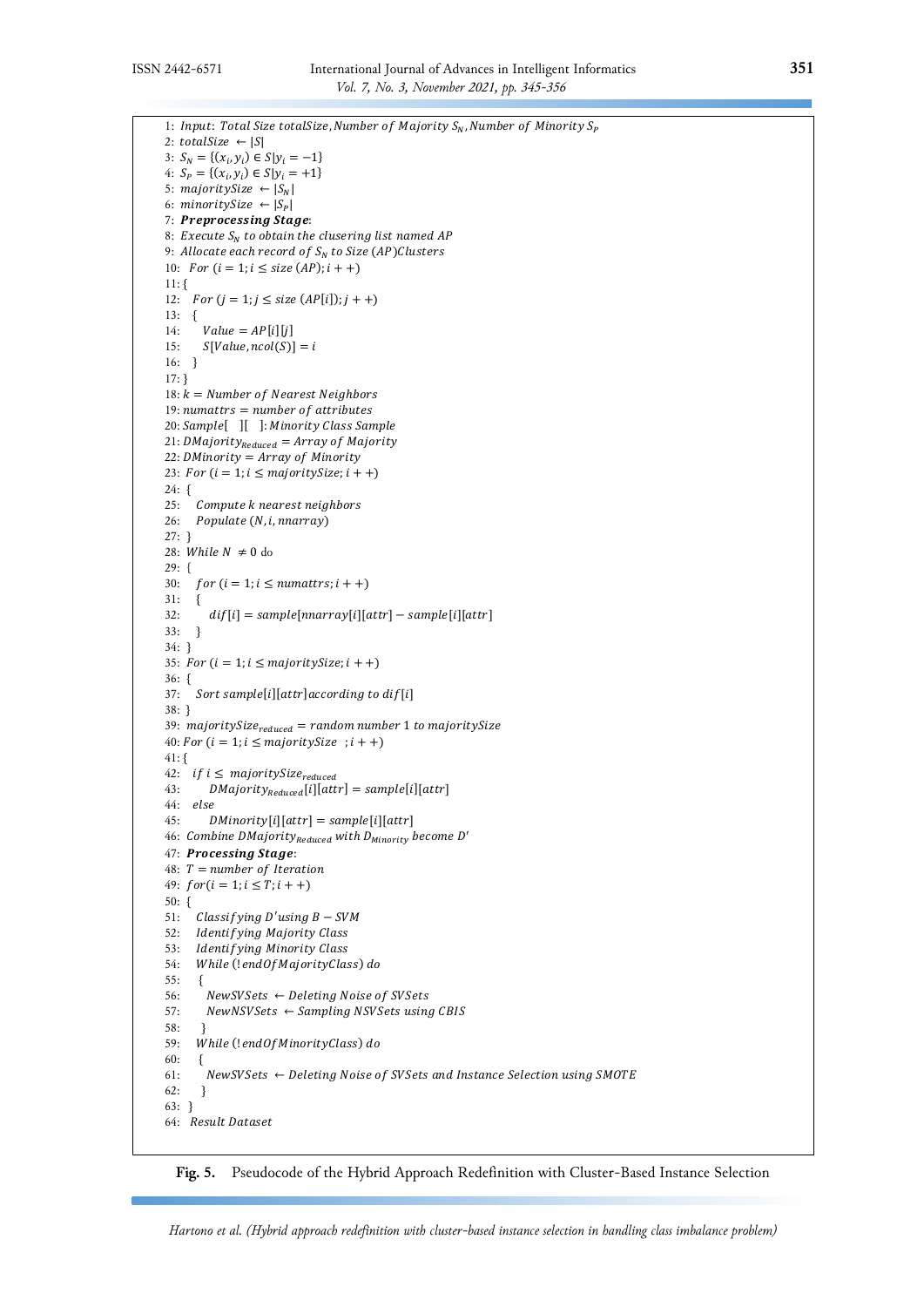### **2.6. Data Diversity**

Data diversity is intended to measure the performance of a classifier, especially in situations where misclassification occurs. Misclassification is an unavoidable thing in handling imbalance classes. However, on the other hand, a small amount of misclassification is not necessarily good because when faced with a situation where the number of instances in a minority class is very small, it is easy to group all instances into majority classes. Therefore, good diversity data shows that misclassification does not only occur in one class; if there is misclassification, it should also be covered by merging with another classifier [\[26\]](#page-11-11)[\[27\].](#page-11-12)

Suppose that Z= { $z_1, ..., z_n$ } which is a dataset that is in the decision region  $\mathfrak{R}^n$ , so that  $z_j \in \mathfrak{R}^n$  it is an instance involved in the classification problem. Then the output of the classifier  $D_i$  as a classifier paired comparison matrix (relationship pairwise classifier) can be seen i[n Table 1.](#page-7-0)

**Table 1.** Relationship Pairwise Classifier Matrix

<span id="page-7-0"></span>

|                     | $D_k$ Correct (1) | $D_k$ Wrong $(0)$ |
|---------------------|-------------------|-------------------|
| $D_i$ Correct $(1)$ | NП                | $\rm N^{10}$      |
| $D_i$ Wrong $(0)$   | $N^{01}$          | $N^{10}$          |

Diversity data can be calculated using Q-Statistics [\[28\]](#page-11-13) as in (1).

$$
Qi, k = \frac{N^{11}N^{00} - N^{01}N^{10}}{N^{11}N^{00} + N^{01}N^{10}}
$$
\n(1)

#### **2.7. Classifier Performance**

On Binary Class issues, positive samples refer to minority class, and negative samples refer to majority class. For the general classification results, the classification results can be grouped into 4 (four) groups, namely: True Positive (TP), True Negative (TN), False Positive (FP), and False Negative (FN), and can be presented in the Confusion Matrix as can be seen in [Table](#page-7-1) 2 [\[29\].](#page-11-14)

**Table 2.** Confusion Matrix for A Binary Class Problem

<span id="page-7-1"></span>

|                 |                         | Predicted (Classified) as |                       |  |
|-----------------|-------------------------|---------------------------|-----------------------|--|
|                 |                         | Positive                  | <b>Class Negative</b> |  |
| <b>Actually</b> | <b>Positive Samples</b> | True Positive (TP)        | False Negative (FN)   |  |
| (Really is)     | <b>Negative Samples</b> | False Positive (FP)       | True Negative (TN)    |  |

For the measurement of performance classifier based on the confusion matrix, which can be seen in [Table 2,](#page-7-1) the measurement is done based on several things as follows: 1) True Positive (TP) states the number of positive samples classified correctly as positive; 2) True Negative (TN) states the number of negative samples classified correctly as negative; 3) False Positive (FP) states the number of negative samples is classified incorrectly as positive; 4) False Negative (FN) states the number of positive samples classified incorrectly as negative.

The classifier performance that can be measured based on the confusion matrix [\[29\]](#page-11-14) is:

1) Sensitivity states the ability of the classifier to identify positive samples correctly. The best value for sensitivity is 1 and the lowest value is 0. The sensitivity can be measured using (2).

$$
Sensitivity = \frac{TP}{TP+FN} \tag{2}
$$

2) Specificity states the ability of the classifier to identify the negative sample correctly. The best value for specificity is 1 and the lowest value is 0. The specificity can be measured using (3).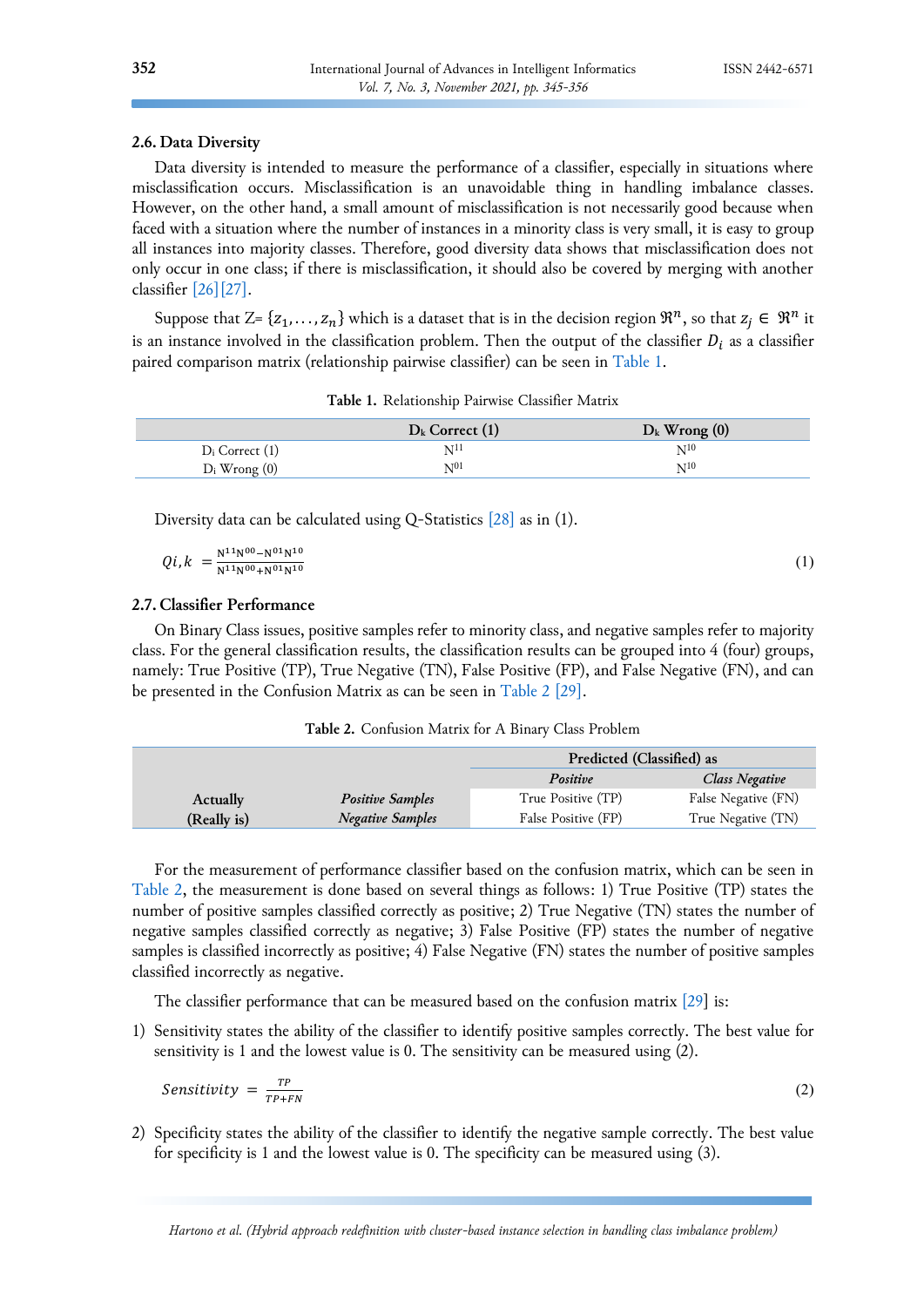Specificity  $=\frac{TN}{TN+1}$  $TN+FP$ 

3) F-Measure usually refers to the harmonious average value between Precision and Recall. Precision states how well the classifier avoids the misclassification of the negative class as a positive class, and recall states how well the classifier classifies the positive class

$$
Precision = \frac{TP}{TP + FP} \tag{4}
$$

$$
Recall = \frac{TP}{TP + FN} \tag{5}
$$

$$
F - Measure = \frac{2RP}{R+P}
$$
 (6)

4) G-Mean states the classifier's ability to balance the accuracy of the classification on positive and negative samples.

$$
G - Mean = \sqrt{Sensitivity \cdot Specificity} \tag{7}
$$

### **3. Result and Discussion**

#### **3.1. Dataset Description**

The dataset used in this research are Page-Blocks, Vowel, and Vehicle1. The description of the dataset can be seen in [Table 3.](#page-8-0) The dataset selected is a dataset with a large number of attributes. In general, the datasets represent the number of instances that vary: small, medium and large and also with small, medium, and large imbalance ratios.

<span id="page-8-0"></span>

| <b>Dataset</b> | #Ex  | # $Atts$ | $(\%Min;\%Max)$ | IR    |
|----------------|------|----------|-----------------|-------|
| Page-Blocks    | 5472 | 10       | (10.23, 89.77)  | 8.77  |
| Vowel          | 988  | l3       | (9.01, 90.99)   | 10.10 |
| Vehicle1       | 846  | 18       | (28.37,71.63)   | 2.52  |

**Table 3.** Dataset Description

# **3.2. Testing**

Tests will be conducted to obtain a performance picture of the Hybrid Approach Redefinition method with Cluster-Based Instance Selection and Classic Hybrid Approach Redefinition, especially in terms of the number of classifiers, diversity data, and also the performance classifier. The test will be carried out ten times for each method. The test results for the number of classifier and diversity data can be seen in [Table 4.](#page-8-1)

**Table 4.** Testing Result for Number of Classifier and Data Diversity of Each Method

<span id="page-8-1"></span>

| <b>Dataset</b> |                                           | <b>Hybrid Approach Redefinition</b> | Hybrid Approach Redefinition with<br><b>Cluster-Based Instance Selection</b> |                |  |
|----------------|-------------------------------------------|-------------------------------------|------------------------------------------------------------------------------|----------------|--|
|                | Number of<br>Data Diversity<br>Classifier |                                     | Number of<br>Classifier                                                      | Data Diversity |  |
| Page-Blocks    | 517.1                                     | 0.916                               | 512                                                                          | 0.878          |  |
| Vowel          | 214.1                                     | 0.264                               | 207.2                                                                        | 0.259          |  |
| Vehicle1       | 207.1                                     | 0.615                               | 206                                                                          | 0.595          |  |

For classifiers and data diversity, Hybrid Approach Redefinition with Cluster-Based Instance Selection can provide better results than the classic Hybrid Approach Redefinition; however, if it is seen that diversity data for Page-Blocks in both methods is still not good. Classic Hybrid Approach Redefinition gives results of 0.916, and Hybrid Approach Redefinition with Cluster-Based Instance

 $(3)$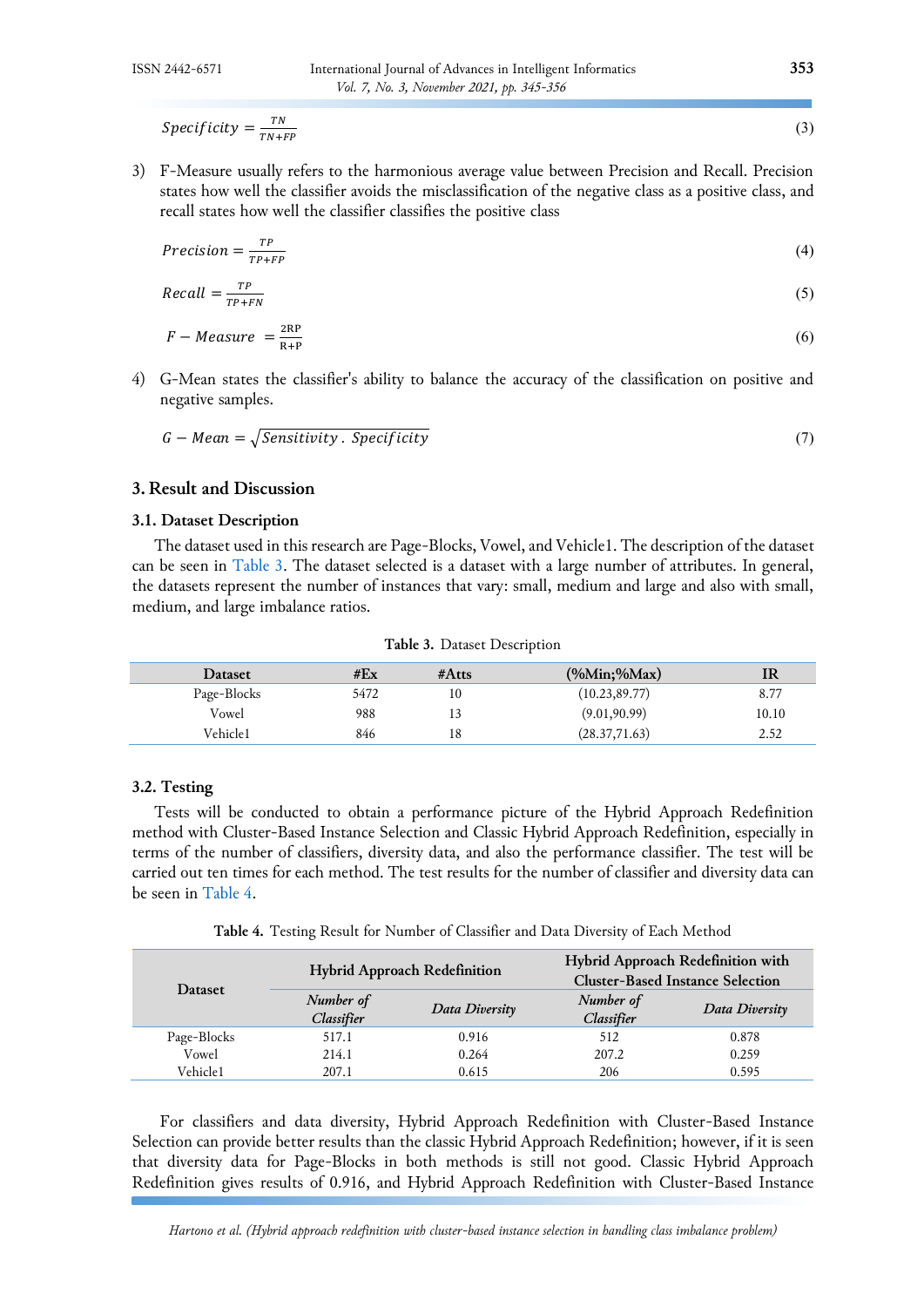Selection gives a result of 0.878. Even though Hybrid Approach Redefinition with Cluster-Based Instance Selection still provides better results than Hybrid Approach Redefinition, the results obtained should be better. However, the data diversity results are quite good for a few instances.

The measurement results for the performance classifier based on sensitivity, specificity, F-Measure, and G-Mean can be seen in [Table 5.](#page-9-0) In general, the performance classifier measurements show that Hybrid Approach Redefinition with Cluster-Based Instance Selection gives better results compared to classic Hybrid Approach Redefinition. Measurements for sensitivity, specificity, and F-Measure tend to show Hybrid Approach Redefinition with Cluster-Based Instance Selection to give better results. Whereas for the G-Mean, the results obtained are not much different, and for the Dataset and Vehicle1, the results given by the two methods are the same. The measurement for G-Mean given by both methods is good, and this means that the balance of predictive accuracy for the majority and minority classes is quite good.

<span id="page-9-0"></span>

| <b>Dataset</b> | <b>Hybrid Approach Redefinition</b> |             |                 |              | <b>Hybrid Approach Redefinition with</b><br><b>Cluster-Based Instance Selection</b> |             |                 |              |
|----------------|-------------------------------------|-------------|-----------------|--------------|-------------------------------------------------------------------------------------|-------------|-----------------|--------------|
|                | Sensitivity                         | Specificity | $F-$<br>Measure | $G-$<br>Mean | Sensitivity                                                                         | Specificity | $F-$<br>Measure | $G-$<br>Mean |
| Page-Blocks    | 0.521                               | 0.918       | 0.542           | 0.691        | 0.542                                                                               | 0.921       | 0.567           | 0.71         |
| Vowel          | 0.537                               | 0.763       | 0.632           | 0.64         | 0.529                                                                               | 0.771       | 0.651           | 0.64         |
| Vehicle1       | 0.467                               | 0.496       | 0.64            | 0.481        | 0.471                                                                               | 0.492       | 0.701           | 0.481        |

**Table 5.** Testing Result for Sensitivity, Specificity, F-Measure, and G-Mean of Each Method

Based on a series of tests in terms of the number of classifiers, Hybrid Approach Redefinition with Cluster-Based Instance Selection can reduce the number of classifiers, but not too much different. This is because classic Hybrid Approach Redefinition, in general, has been able to overcome the problem of the imbalance class with a very good number of classifiers. The sampling process in classic Hybrid Approach Redefinition that uses Random Under Sampling gives only slightly worse results than under sampling using Cluster-Based Instance Selection. However, what needs to be paid attention to is the data diversity. There is a tendency that the two methods have not been very effective in the dataset with a large number of instances. This means that there is a tendency for misclassification to occur in only one classifier group. This might be overcome by selecting a more appropriate instance selection method. Soleymani *et al.* [\[30\]](#page-11-15) stated that SMOTEBoost tends to have weaknesses in providing good data diversity. The measurement results for sensitivity, specificity, F-Measure, and G-Mean given are very good. So there is no concern that there is a high number of misclassification in the minority class and majority class. A good accuracy balance is shown in the G-Mean value, which tends to be the same in the Hybrid Approach Redefinition with Cluster-Based Instance Selection and Classic Hybrid Approach Redefinition.

This study shows that the Hybrid Approach Redefinition with Cluster-Based Instance Selection provides better results than the classic Hybrid Approach Redefinition, both for the number of classifiers, diversity data, and performance classifiers. Future research is expected to focus on the problem of data diversity, especially for datasets with a large number of instances.

#### **4. Conclusion**

The study implemented Hybrid Approach Redefinition with Cluster-Based Instance Selection in handling class imbalance problem. The results showed that Hybrid Approach Redefinition with clusterbased instance selection gave better results on the number of classifiers, data diversity, and performance classifiers compared to classic Hybrid Approach Redefinition. This research discusses handling class imbalance for two-class imbalance problems, and future research can develop this method to handle Multiclass imbalance problems.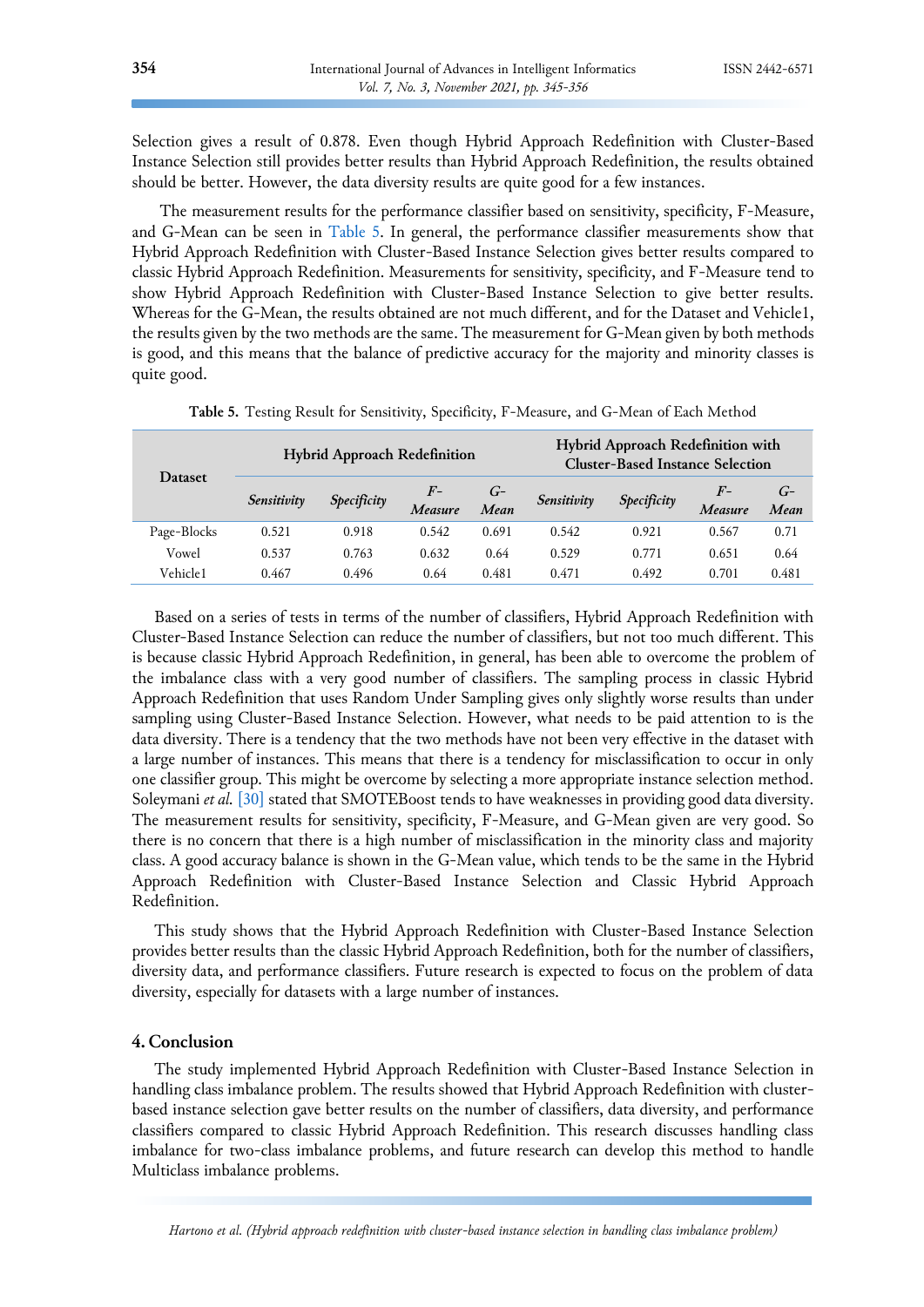#### **Acknowledgment**

The authors thank the Directorate of Research and Development, under the Ministry of Education, Culture, Research, and Technology, Indonesia, for supporting this research.

# **Declarations**

**Author contribution.** All authors contributed equally to the main contributor to this paper. All authors read and approved the final paper.

**Funding statement.** This work was supported by the Directorate of Research and Development, under the Ministry of Education, Culture, Research, and Technology, Indonesia.

**Conflict of interest.** The authors declare no conflict of interest.

**Additional information.** No additional information is available for this paper.

#### **References**

- <span id="page-10-0"></span>[1] A. de Haro-García, G. Cerruela-García, and N. García-Pedrajas, "Ensembles of feature selectors for dealing with class-imbalanced datasets: A proposal and comparative study," *Inf. Sci. (Ny).*, 2020, doi: [10.1016/j.ins.2020.05.077.](https://doi.org/10.1016/j.ins.2020.05.077)
- <span id="page-10-1"></span>[2] C. K. Maurya, D. Toshniwal, and G. V. Venkoparao, "Online anomaly detection via class-imbalance learning," in *2015 8th International Conference on Contemporary Computing, IC3 2015*, 2015, doi: [10.1109/IC3.2015.7346648.](https://doi.org/10.1109/IC3.2015.7346648)
- <span id="page-10-2"></span>[3] B. Richhariya and M. Tanveer, "A reduced universum twin support vector machine for class imbalance learning," *Pattern Recognit.*, 2020, doi: [10.1016/j.patcog.2019.107150.](https://doi.org/10.1016/j.patcog.2019.107150)
- <span id="page-10-3"></span>[4] N. V. Chawla, "Data Mining for Imbalanced Datasets: An Overview," 2009, doi: [10.1007/978-0-387-09823-](https://doi.org/10.1007/978-0-387-09823-4_45) [4\\_45.](https://doi.org/10.1007/978-0-387-09823-4_45)
- <span id="page-10-4"></span>[5] D. Tomar and S. Agarwal, "Hybrid Feature Selection Based Weighted Least Squares Twin Support Vector Machine Approach for Diagnosing Breast Cancer, Hepatitis, and Diabetes," *Adv. Artif. Neural Syst.*, 2015, doi: [10.1155/2015/265637.](https://doi.org/10.1155/2015/265637)
- <span id="page-10-5"></span>[6] Z. P. Agusta and Adiwijaya, "Modified balanced random forest for improving imbalanced data prediction," *Int. J. Adv. Intell. Informatics*, 2019, doi: [10.26555/ijain.v5i1.255.](https://doi.org/10.26555/ijain.v5i1.255)
- <span id="page-10-6"></span>[7] B. Richhariya and M. Tanveer, "EEG signal classification using universum support vector machine," *Expert Syst. Appl.*, 2018, doi: [10.1016/j.eswa.2018.03.053.](https://doi.org/10.1016/j.eswa.2018.03.053)
- <span id="page-10-7"></span>[8] B. Krawczyk, "Learning from imbalanced data: open challenges and future directions," 2016, doi: [10.1007/s13748-016-0094-0.](https://doi.org/10.1007/s13748-016-0094-0)
- <span id="page-10-8"></span>[9] C. K. Maurya and D. Toshniwal, "Large-Scale Distributed Sparse Class-Imbalance Learning," *Inf. Sci. (Ny).*, 2018, doi: [10.1016/j.ins.2018.05.004.](https://doi.org/10.1016/j.ins.2018.05.004)
- <span id="page-10-9"></span>[10] M. Galar, A. Fernandez, E. Barrenechea, H. Bustince, and F. Herrera, "A review on ensembles for the class imbalance problem: Bagging-, boosting-, and hybrid-based approaches," 2012, doi: [10.1109/TSMCC.2011.2161285.](https://doi.org/10.1109/TSMCC.2011.2161285)
- <span id="page-10-10"></span>[11] C. Jian, J. Gao, and Y. Ao, "A new sampling method for classifying imbalanced data based on support vector machine ensemble," *Neurocomputing*, 2016, doi: [10.1016/j.neucom.2016.02.006.](https://doi.org/10.1016/j.neucom.2016.02.006)
- <span id="page-10-11"></span>[12] M. J. Kim, D. K. Kang, and H. B. Kim, "Geometric mean based boosting algorithm with over-sampling to resolve data imbalance problem for bankruptcy prediction," *Expert Syst. Appl.*, 2015, doi: [10.1016/j.eswa.2014.08.025.](https://doi.org/10.1016/j.eswa.2014.08.025)
- <span id="page-10-12"></span>[13] P. Yang, P. D. Yoo, J. Fernando, B. B. Zhou, Z. Zhang, and A. Y. Zomaya, "Sample subset optimization techniques for imbalanced and ensemble learning problems in bioinformatics applications," *IEEE Trans. Cybern.*, 2014, doi: [10.1109/TCYB.2013.2257480.](https://doi.org/10.1109/TCYB.2013.2257480)
- <span id="page-10-13"></span>[14] Hartono, E. Ongko, O. S. Sitompul, Tulus, E. B. Nababan, and D. Abdullah, "Hybrid Approach Redefinition (HAR) Method with Loss Factors in Handling Class Imbalance Problem," in *Proceeding - 2018 International Symposium on Advanced Intelligent Informatics: Revolutionize Intelligent Informatics Spectrum for Humanity, SAIN 2018*, 2019, doi: [10.1109/SAIN.2018.8673370.](https://doi.org/10.1109/SAIN.2018.8673370)